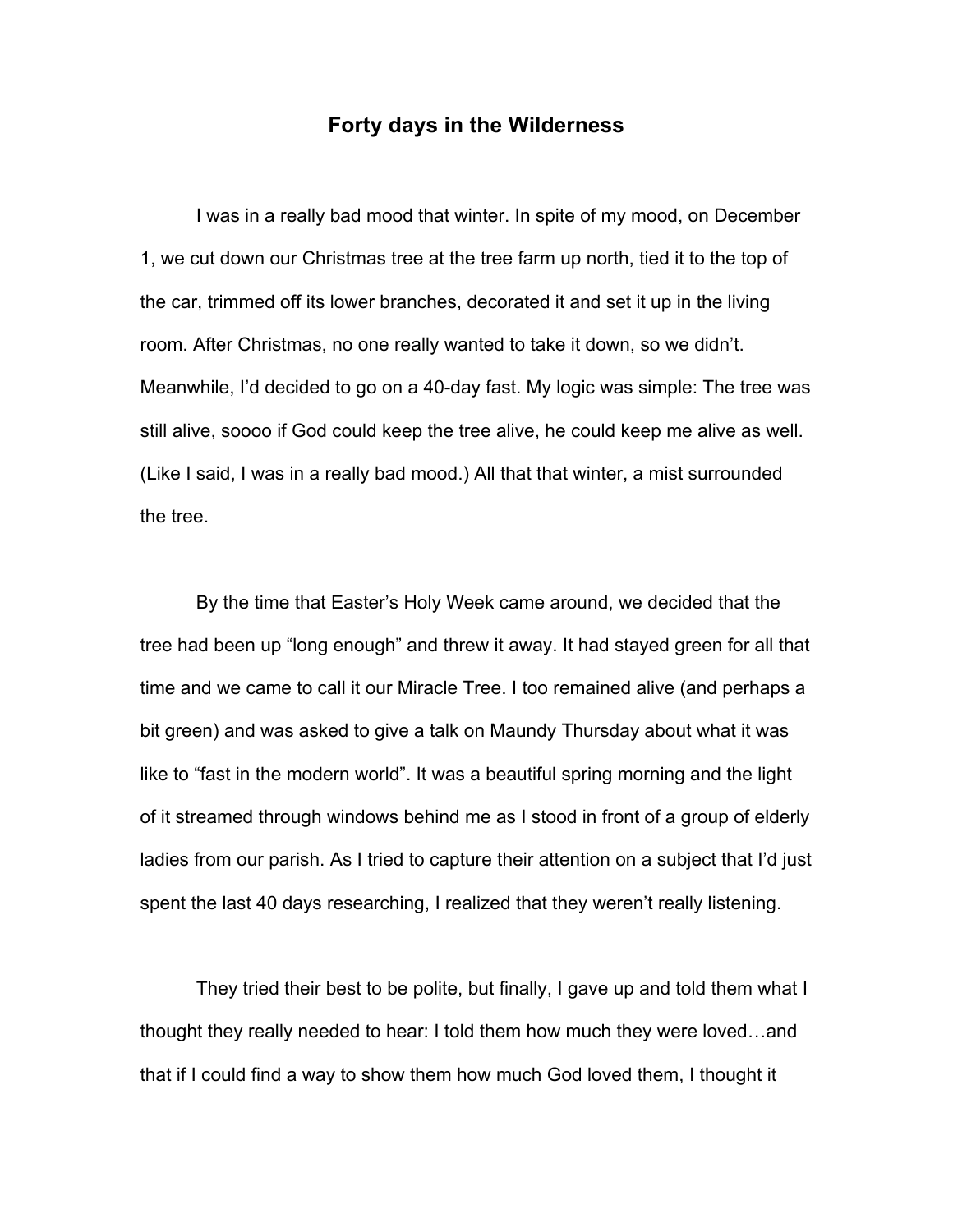might look like a huge cloud of snow passing before their eyes, a great storm of glittering whiteness made just for them to see.

Even with this heart-felt message, blank eyes only stared off into nothingness, seemingly oblivious to what I was trying to say. Finally, I declared our little get-together was at an end and left the room. Later that morning, one of the ladies came up to me and apologized for the way things had gone during "the talk" and asked if I knew why everyone just sat there staring and saying nothing? I said "no", so she explained, "You had your back to the window, so you didn't see it; but when you were telling us how much God loved us and what that love might look like, a huge white cloud of snow passed by outside the window behind you. For a second, it covered everything and, then, just as quickly, it was gone.

Needless to say, I was no longer in a bad mood.

After Easter, things got back to some semblance of normal. The sermon, as usual, was uninteresting. OK…so I'm not a particularly religious individual…Once again, the priest droned on and on without seeing that he'd lost his audience? (Sound familiar?) Couldn't HE see what was all around him? Not snow this time! It was much too warm for that. Instead…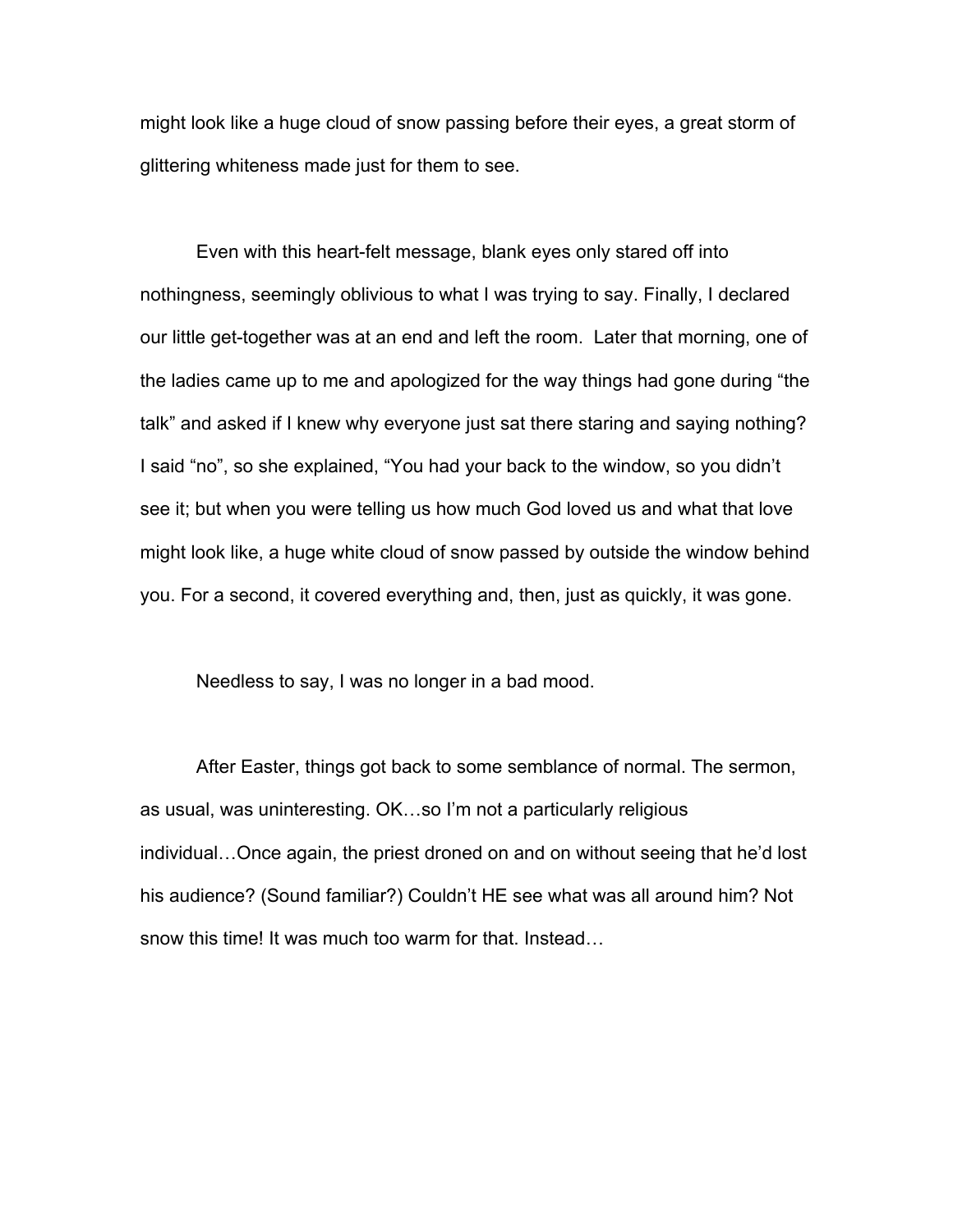I saw a little angel reaching up to the lectern trying to get his attention? Personally, I wondered how he expected to give spiritual guidance to his "flock" if he couldn't even see an in-your-face cherub!

I looked up and watched these angelic little ones riding on the overhead fans. They were everywhere, spinning around and having the greatest of fun. One even tried to balance on the back of a pew. Aaaaaah, and almost fell! Luckily, it caught itself just in the nick of time, its tiny wings waving frantically to maintain its balance. Whew! That was a close call! All smiles, these heavenly being kept up their antics, while the people stoically tried to listen for the allotted 10 minutes of this, their weekly ordeal.

Suddenly, I shook my head as if to wake up! What was I doing? There weren't any angels, I thought. It was just my imagination gone wild again…

"NO!" said a voice of Power. "What you are seeing is real!" Suddenly, I was taken up into Heaven and like a tiny baby, I was held seated on the lap of God and looking out at all the angels genuflecting before Him.

Like I said, I'm not a very religious soul, so my first thought was "Geez, you mean you have to put up with all this rigmarole even up here?"